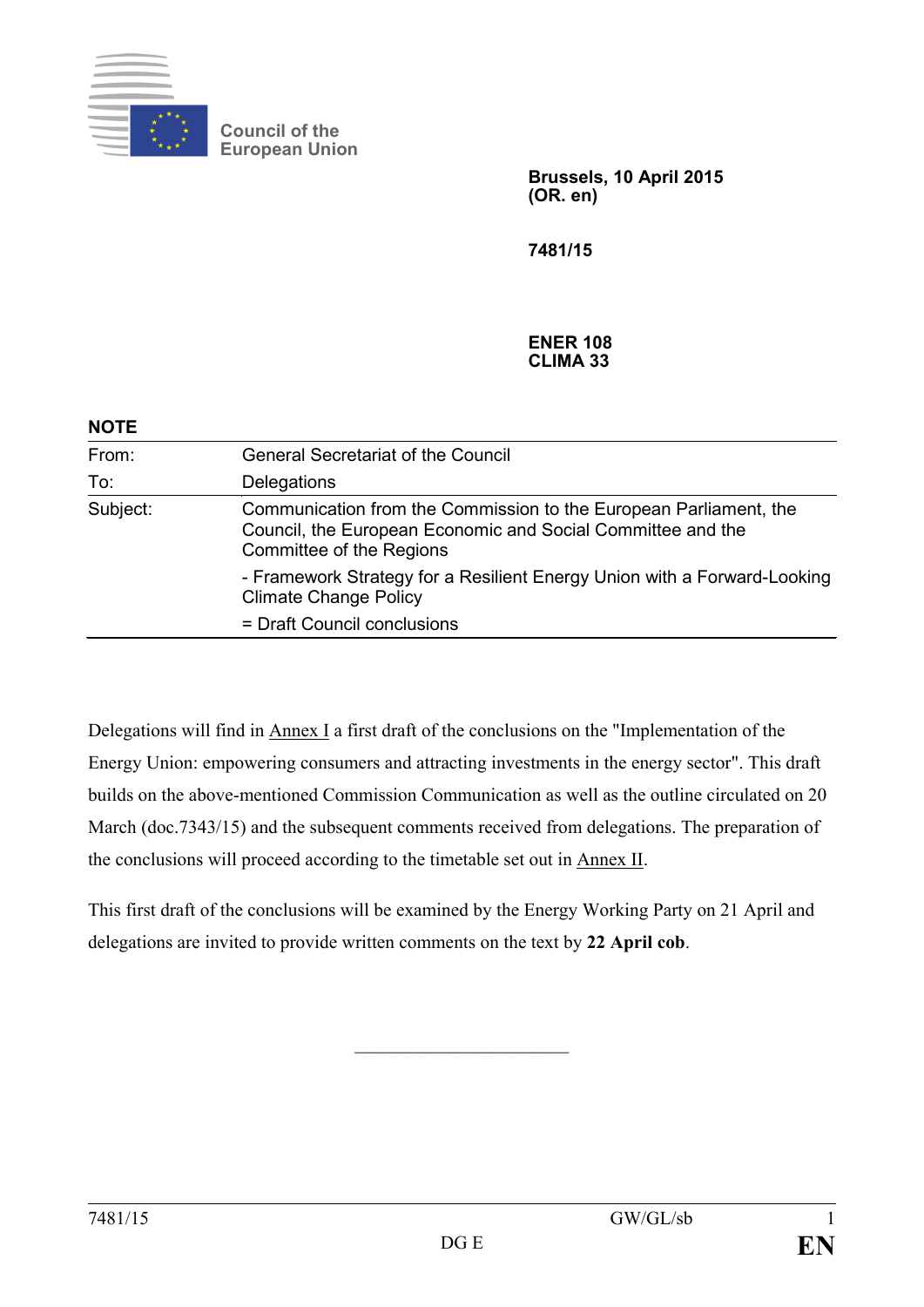## **ANNEX I**

#### **Draft Council conclusions on the**

#### **Implementation of the Energy Union:**

#### **Empowering consumers and attracting investments in the energy sector**

The Council of the European Union:

### RECALLING:

- the conclusions adopted by the European Council on 19 and 20 March 2015, especially with regard to section I (Energy Union), noting that the EU is committed to building an Energy Union with a forward-looking climate policy on the basis of the Commission's framework strategy, whose five dimensions are closely interrelated and mutually reinforcing,
- the conclusions adopted by the European Council on 23 and 24 October 2014, especially with regard to Section I (2030 Climate and Energy Policy Framework) including the agreed nature and scope of targets for 2030 regarding reduction in greenhouse gas emissions, the share of renewable energy and energy efficiency, electricity interconnections, as well as fundamental importance of a fully functioning and connected internal energy market and the need to reduce the EU's energy dependence and increase its energy security for both electricity and gas,
- the conclusions on the Commission Communication on "Progress towards completing the Internal Energy Market", adopted by the TTE (Energy) Council on 9 December 2014,
- the conclusions on the Commission Communication "Energy prices and costs in Europe", adopted by the TTE (Energy) Council on 13 June 2014,
- the Commission Communications of 25 February 2015 on "A Framework Strategy for a Resilient Energy Union with a Forward-Looking Climate Change Policy" and "Achieving the 10% electricity interconnection target - Making Europe's electricity grid fit for 2020",
- the Commission Communications of 28 May 2014 on "European Energy Security Strategy" and of 22 January 2014 on "Energy prices and costs in Europe".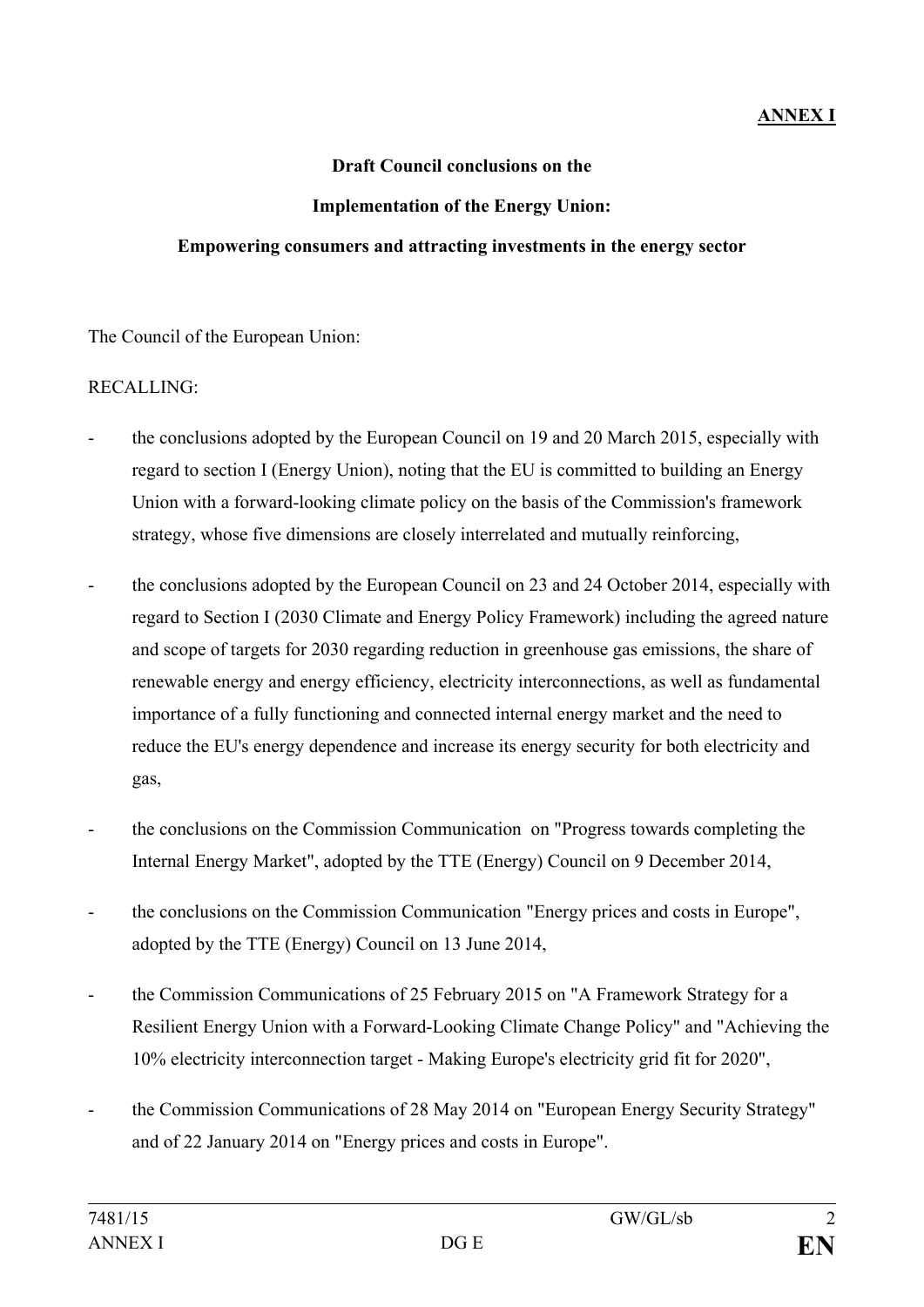ACKNOWLEDGING that the goal of building an Energy Union with a forward-looking climate policy is to provide **consumers** - households and business - with secure, sustainable, competitive and affordable energy and to reduce the EU's energy dependency and increase its energy security.

ACKNOWLEDGING the importance of the **investment climate** and **access** to **financing** in the energy field for implementation of all five dimensions of the Energy Union.

RECALLING, in order to ensure the **implementation** of the Energy Union, the need to develop a reliable and transparent governance system without any unnecessary administrative burden to help ensure that the EU meets its energy policy goals, with the necessary flexibility for Member States and fully respecting their freedom to determine their energy mix, as indicated in the European Council conclusions of October 2014. ACKNOWELDGING that this non-discriminatory governance system will be developed on the existing building blocks; step up the role and rights of consumers, transparency and predictability for investors, *inter alia* by systematic monitoring of key indicators for an affordable, safe, competitive, secure and sustainable energy system; facilitate coordination of national energy policies and foster regional cooperation between Member States.

# **A. CONSUMER-ORIENTED IMPLEMENTATION OF THE ENERGY UNION**

In order to promote consumer-oriented implementation of the five dimensions of the Energy Union, the Council:

- 1. REAFFIRMS the importance of ensuring stable, competitive and affordable energy prices for consumers while RECOGNISING the need for cost-reflectiveness or contestability of prices within the internal energy market with specific measures to ensure long-term visibility and competitiveness.
- 2. STRESSES the importance of secure energy supplies for consumers and therefore REAFFIRMS the significance of the efforts to reduce the EU's energy dependency and increase its **security of energy supply** and of diversification of both energy routes and sources while CONSIDERING the wide spectrum and different costs of solutions available for increasing energy security and RECOGNISING that the completion of the internal energy market as well as more efficient energy consumption and renewable energy are the key drivers.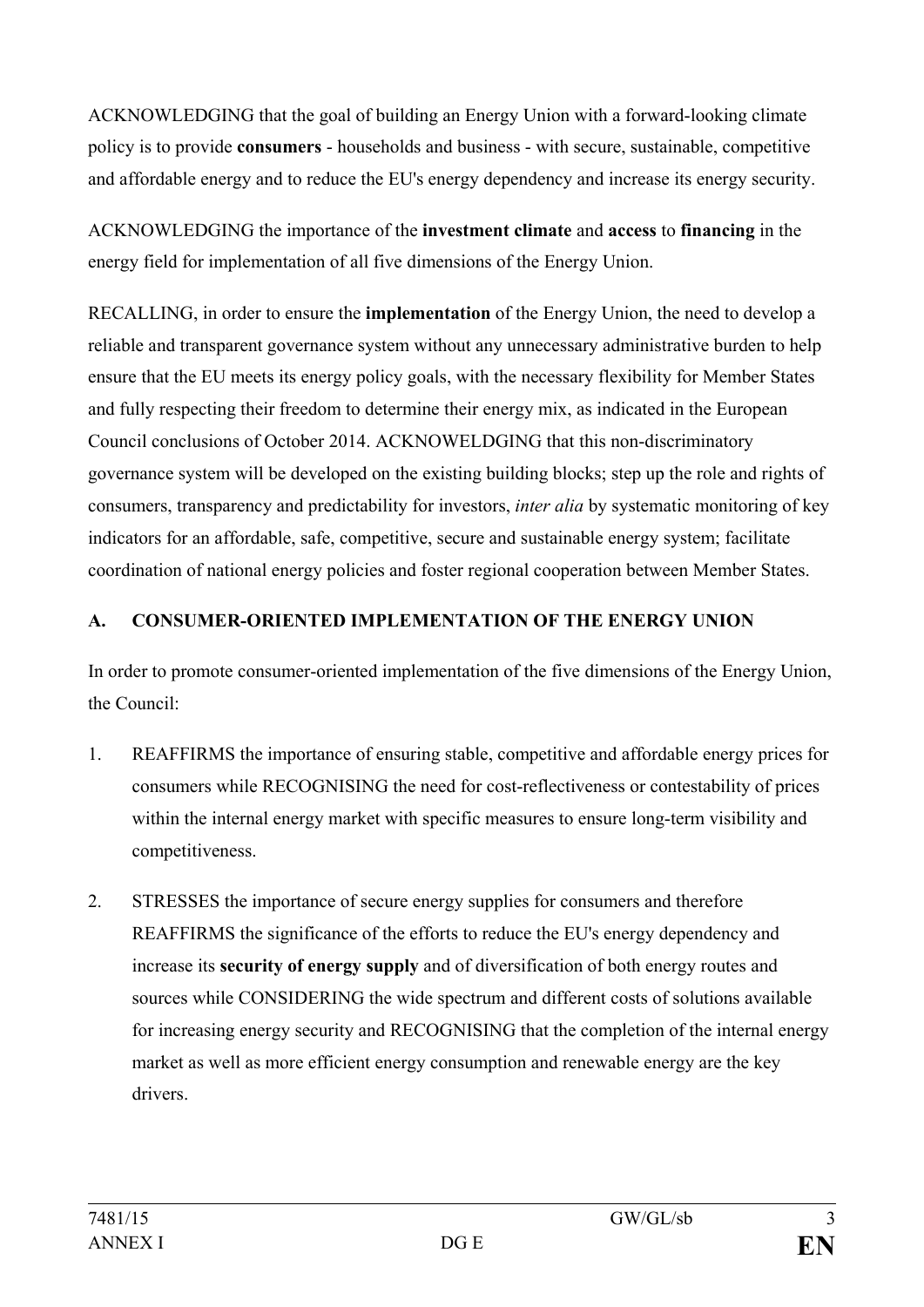- 3. While STRESSING the importance of establishing a well-functioning **internal energy market** that would correspond to the needs of the consumers, REAFFIRMS the need to fully implement and enforce existing EU legislation, including the Third Internal Energy Market Package; the need to address energy poverty, paying due attention to national specificities, and to assist consumers in vulnerable situations through a coordinated balanced combination of social, energy and consumer policy; the need to empower consumers with possibilities to participate actively in the energy market in order to drive competition, to increase both supply- and demand- side flexibility of the market, and to enable the consumers to control their energy consumption and to participate in demand response solutions.
- 4. While ACKNOWLEDGING the importance and positive aspects of **energy efficiency** in reducing energy costs, STRESSES the importance to engage all stakeholders in the implementation of different energy efficiency measures and the need to ensure that consumers have access to adequate information and correct incentives for energy savings. In this regard, UNDERLINES the need for strengthening the implementation of existing legislation as well as its further development that would help to achieve the full potential of energy efficiency, including the Ecodesign and the Energy Labelling Directives.
- 5. REAFFIRMS the importance of safe and sustainable energy supplies for the consumers. While RECOGNISING the importance of long term benefits and costs of **decarbonisation** utilising the full spectrum of safe and sustainable low carbon technologies, ACKNOWLEDGES the need for cost-effective integration of indigenous resources in the market and the promotion of the development of indigenous resources while making the best use of all safe and sustainable low carbon technologies.
- 6. In this context, STRESSES the importance of developing a forward-looking **Research & Innovation (R&I)** strategy in the energy sector, notably the need to promote further development of *inter alia* smart appliances and smart grids, electricity storage and the next generation of renewable energy including for transport.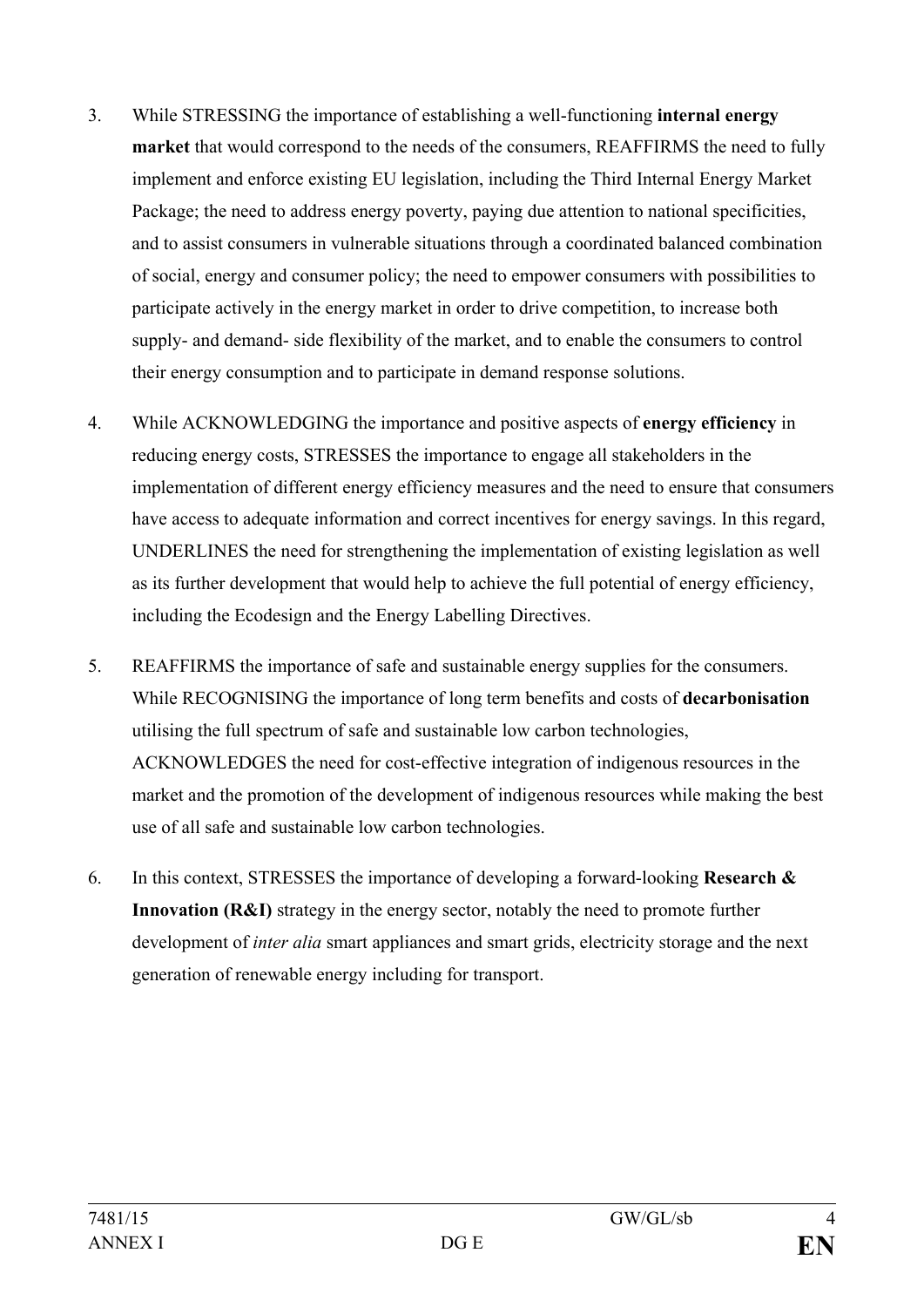# **B. INCENTIVISING INVESTMENTS IN THE ENERGY SECTOR**

In order to promote investments required for implementation of all five dimensions of the Energy Union, the Council:

1. REAFFIRMS the need to create predictable market-driven investment climate throughout the whole European Union based on a stable and transparent European legal framework including climate and energy policy.

ACKNOWLEDGES the potential of enhanced regional planning and cooperation to promote investment savings and synergy in the different areas of energy sector investments and to adequately evaluate their short and long term benefits.

REAFFIRMS the need for major investments in energy infrastructure, energy efficiency and generation. To this end, the existence of appropriate investment signals as well as access to financing are the key issues that need to be ensured.

SUPPORTS the full use of all possible sources of financing, including the possibilities for EU financing, in order to facilitate access to financing of projects and developments in the energy sector.

REAFFIRMS the importance of creating a level playing field between market participants, *inter alia* with the aim of ensuring highest safety and environmental standards.

- 2. REAFFIRMS the need to prioritise the development of infrastructure necessary for **diversification of energy supplies** to the EU, ending energy isolation and strengthening energy security as well to ensure that the 10% electricity target will be met, including integration with the Continental European Networks.
- 3. RECOGNISES the importance of **energy market** improvements to continue the liberalisation and the development of open and competitive markets that would incentivise investments, ensure predictability of energy markets and long-term visibility for investors and ensure market flexibility, security of supply, renewable energy and more efficient energy consumption.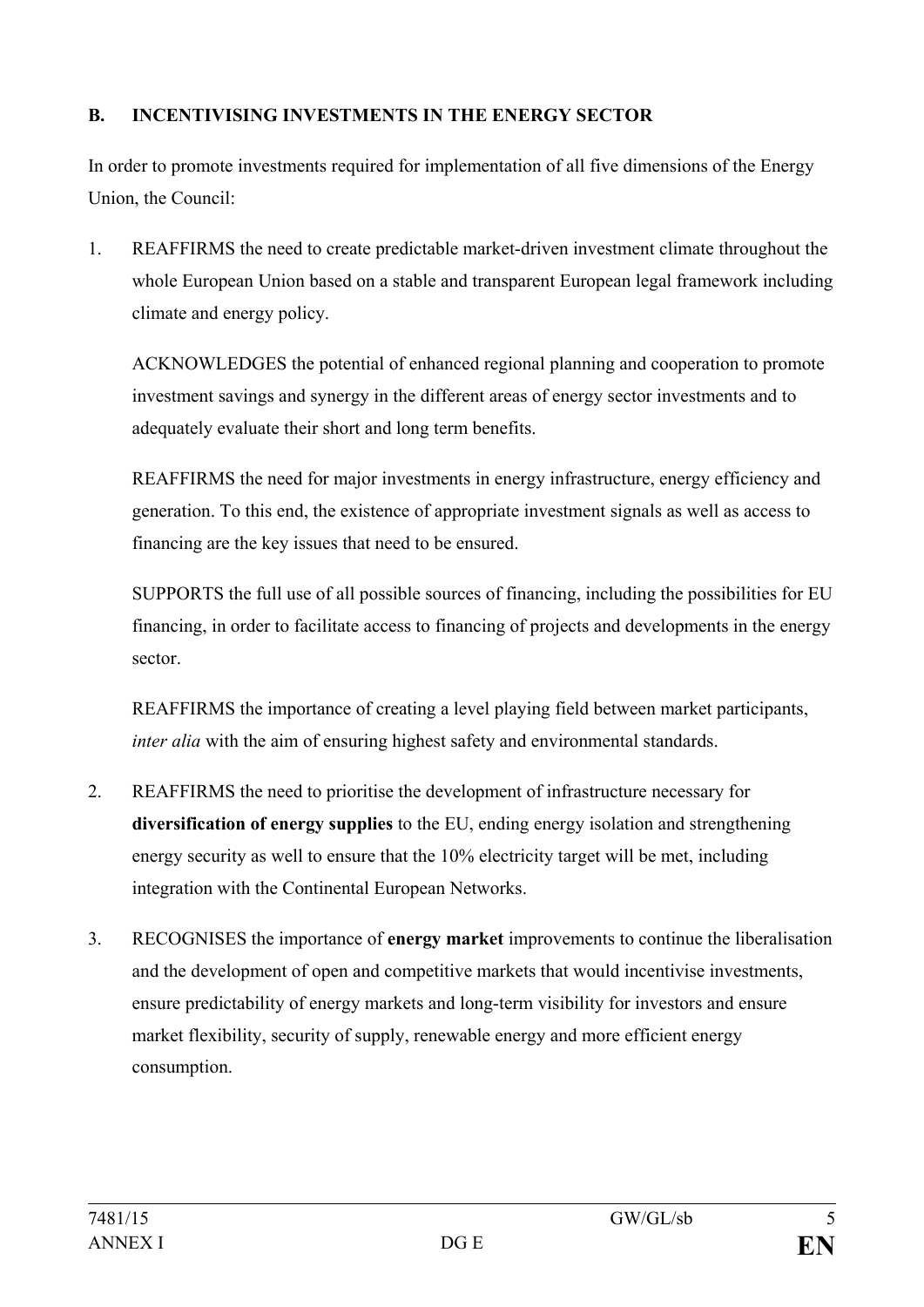- 4. CALLS for the financial and political support with a clear long term perspective to facilitate and promote private investments in **energy efficiency** and energy savings, notably in the sectors for buildings, transport, products and appliances.
- 5. STRESSES the importance of ensuring a stable and further aligned state aid in the sector of **renewable energy** to facilitate market integration while retaining Europe's leading role in investment in renewable energy.
- 6. ENCOURAGES initiatives on EU **technology and innovation** leadership in energy and climate while promoting growth and jobs, ensuring adequate instruments to build up investment in research and innovation and bringing new technologies to the market in the EU and expand export opportunities, including for example on the next generation of renewables, on electricity storage and carbon capture and storage, on improving energy efficiency and on low carbon technologies for industry as well as on sustainable transport.

## **C. NEXT STEPS**

In order to continue building an Energy Union on the basis of the Commission's framework strategy, the Council:

- 1. SUPPORTS the Energy Union 15 action points and CALLS for their swift implementation.
- 2. RECALLS that the EU institutions and Member States need to take work forward regarding building an Energy Union and that the Council should report to the European Council before December 2015.
- 3. CALLS on the Commission to rapidly present initiatives on the Governance of the Energy Union to be set up swiftly and reported to the European Council in December 2015.
- 4. CALLS on the Commission to ensure greater transparency in the composition of energy costs and prices by developing regular and detailed monitoring.
- 5. CALLS on the Commission to explore proposals for energy investment regimes that pool resources to finance economically viable investments, avoiding market distortion and fragmentation.

 $\overline{\phantom{a}}$  , which is a set of the set of the set of the set of the set of the set of the set of the set of the set of the set of the set of the set of the set of the set of the set of the set of the set of the set of th